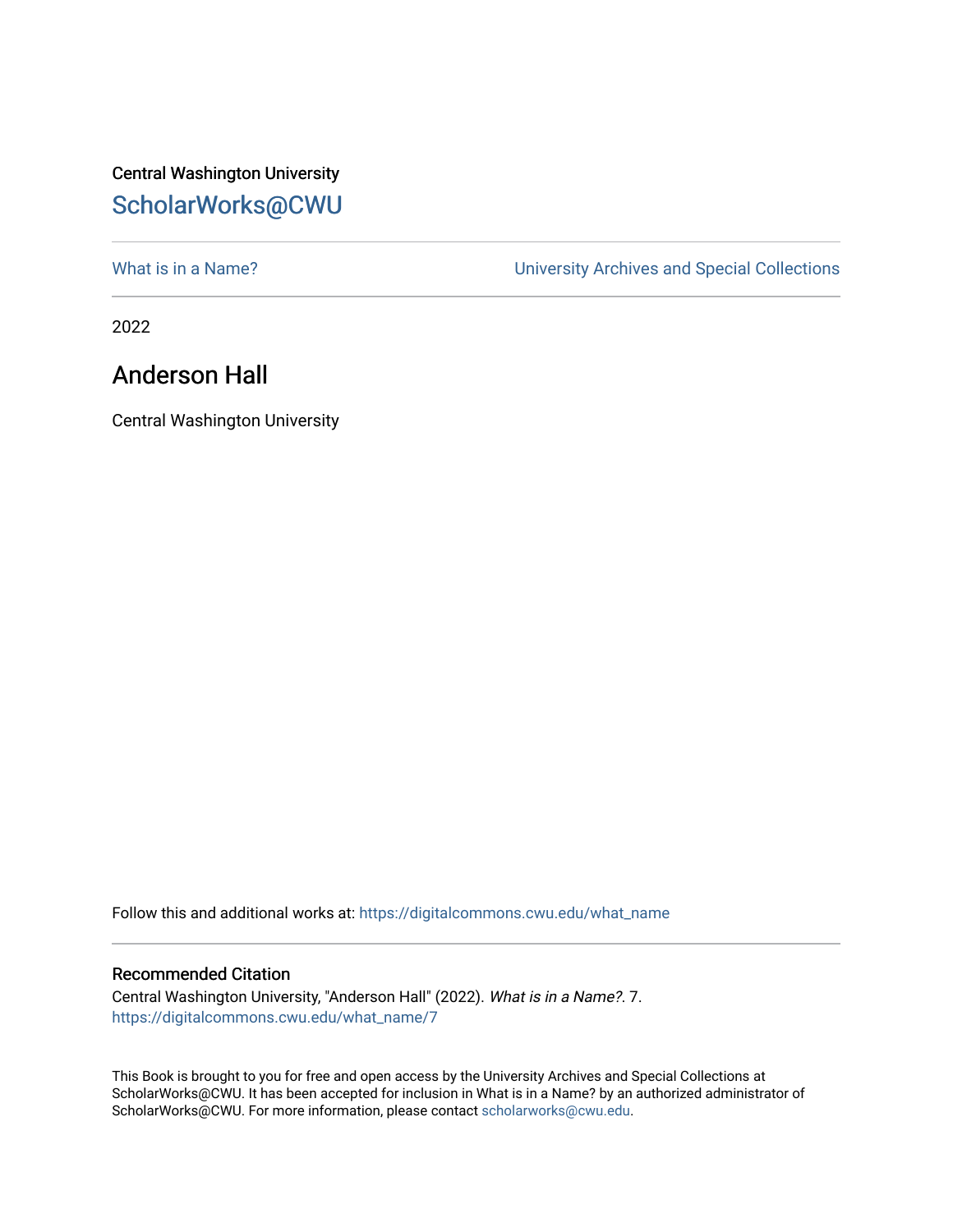What is in a Name? Anderson Hall

Mabel T. Anderson embraced education throughout her life.

Born in Rhinelander, Wisconsin in 1897, she completed her elementary and secondaryschooling in the Badger State before relocating to Washington following her father's death.

In 1916, she enrolled at Washington State Normal School (now known as CWU) to become a primary school teacher, with a major in public school music and art. After completing her studies, she was hired to serve as the third-grade teacher in the normal school's laboratory school, where teachers honed their skills.

Soon aware that she lacked the proper tools to be an effective teacher, Anderson enrolled at Washington State College in Pullman (now known as Washington State University), where she earned a BA in education and a supervisor's certificate in public-school music. Following her graduation, she studied at the Teacher's College at Columbia University and obtained a master's degree in education.

Anderson returned to Central, resuming her post as the school's third-grade teacher. In his history of Central, historian Samuel Mohler noted that the normal school offered Anderson the opportunity to grow as a teacher under the guidance of professors Loren D. Sparks and Amanda Hebeler, who supervised Central's teacher education programs.

"They encouraged her in her special interest in education and intelligence testing, and in experimenting with many valuable types of educative experiences for children," Mohler wrote. "Together they advanced in the fields of elementary school library, lunchroom, museum, recreation, unified learning, revised report cards, assembly programs, instructional aids, democratic living, and school services — such as the post office, bank, and newspaper."

In the 1934 *Hyakem* yearbook, Anderson was described as "able, accommodating, amiable."

From 1938 to about 1943, she supervised student teacher candidates doing their student teaching in local public schools. During the summers of 1942 and 1943, Anderson returned to school to continue her studies, spending the first summer at the University of California and the next at the University of Chicago.

From 1943 to 1958, she taught classes in child development and elementary education. Later, until she retired in 1963, she taught general psychology and human growth and development.

Anderson died in 1993 and is buried in Ellensburg.

In 1961, Central began construction on a pair of new student residence halls, which were completed a year later. The three-story brick and glass structures, which largely mirror each